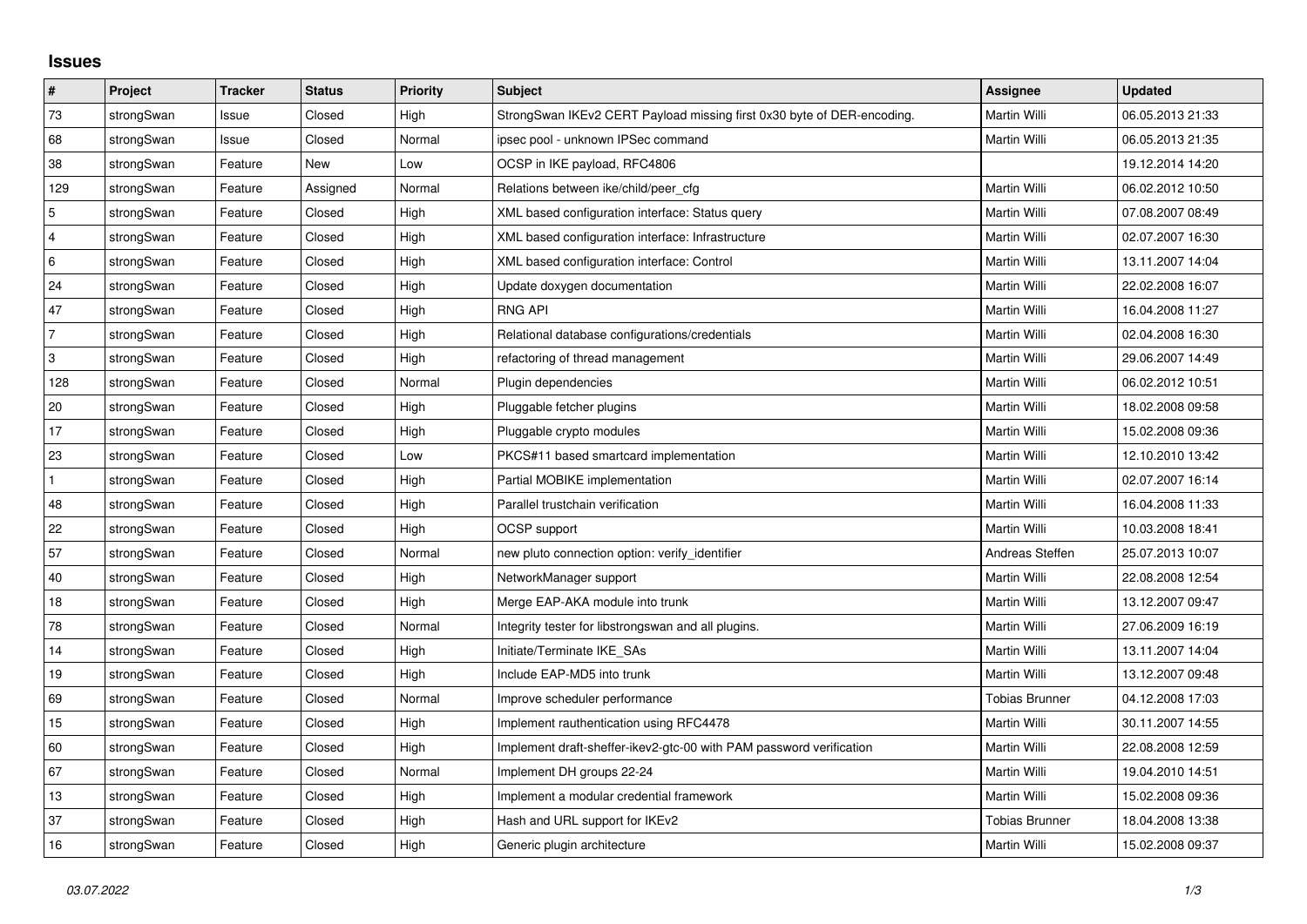| $\vert$ #      | Project    | <b>Tracker</b> | <b>Status</b> | Priority | <b>Subject</b>                                                     | <b>Assignee</b>       | <b>Updated</b>   |
|----------------|------------|----------------|---------------|----------|--------------------------------------------------------------------|-----------------------|------------------|
| 54             | strongSwan | Feature        | Closed        | High     | <b>EAP-Identity Server functionality</b>                           | Martin Willi          | 22.08.2008 12:55 |
| 46             | strongSwan | Feature        | Closed        | High     | DNS resolving for hosts in ike_cfg                                 | Martin Willi          | 09.06.2008 09:34 |
| 100            | strongSwan | Feature        | Closed        | Normal   | Derive traffic selectors from authentication process               | Martin Willi          | 23.07.2010 16:53 |
| 76             | strongSwan | Feature        | Closed        | Normal   | crypto test framework                                              | Martin Willi          | 12.06.2009 11:31 |
| 21             | strongSwan | Feature        | Closed        | High     | CRL support                                                        | Martin Willi          | 10.03.2008 18:40 |
| 27             | strongSwan | Feature        | Closed        | High     | Create a database API                                              | Martin Willi          | 19.02.2008 15:16 |
| $\overline{2}$ | strongSwan | Feature        | Closed        | High     | Complete MOBIKE support                                            | Martin Willi          | 31.10.2007 10:30 |
| 41             | strongSwan | Feature        | Closed        | High     | CFG attribute provider framework                                   | <b>Martin Willi</b>   | 16.04.2008 11:24 |
| 42             | strongSwan | Feature        | Closed        | High     | CFG attribute handler framework                                    | Martin Willi          | 28.04.2009 10:23 |
| 30             | strongSwan | Feature        | Closed        | High     | Certificate caching                                                | Martin Willi          | 02.04.2008 14:50 |
| 25             | strongSwan | Feature        | Closed        | High     | alternative crypto implementation                                  | Martin Willi          | 31.05.2008 09:49 |
| 59             | strongSwan | Feature        | Closed        | High     | Add additinal signal dependent parameter to bus                    | <b>Martin Willi</b>   | 29.07.2008 11:04 |
| 39             | strongSwan | Feature        | Rejected      | High     | Configuration support in Manager                                   | Martin Willi          | 04.07.2014 11:07 |
| 79             | strongSwan | <b>Bug</b>     | Closed        | High     | Windows 7 sometimes fails to verify RSA signatures done by gcrypt  | Martin Willi          | 30.06.2009 12:22 |
| 61             | strongSwan | Bug            | Closed        | High     | When recovering from DPD, firewall rules aren't added as necessary | Andreas Steffen       | 06.05.2013 21:43 |
| 36             | strongSwan | <b>Bug</b>     | Closed        | High     | strongswan-4.2.0 does not compile with uclibc                      | Martin Willi          | 04.04.2008 13:51 |
| 49             | strongSwan | <b>Bug</b>     | Closed        | High     | starter log directly to terminal                                   | Martin Willi          | 30.04.2009 10:18 |
| 11             | strongSwan | Bug            | Closed        | High     | Show IKE_SA status overview                                        | Martin Willi          | 31.10.2007 10:29 |
| 53             | strongSwan | <b>Bug</b>     | Closed        | Normal   | Printf handler for proposal t                                      | Martin Willi          | 12.06.2008 14:23 |
| 26             | strongSwan | Bug            | Closed        | High     | Port all tools to new crypto/credential APIs                       | Martin Willi          | 21.03.2008 18:04 |
| 50             | strongSwan | <b>Bug</b>     | Closed        | High     | plutostderrlog option missing                                      | Martin Willi          | 11.05.2008 10:10 |
| 58             | strongSwan | <b>Bug</b>     | Closed        | Normal   | Please fix bashism in /src/ipsec/ipsec.in                          | Martin Willi          | 16.07.2008 09:08 |
| 66             | strongSwan | Bug            | Closed        | Normal   | patch for alignment buffer on xscale ARM processor                 | Martin Willi          | 14.11.2008 15:35 |
| 214            | strongSwan | <b>Bug</b>     | Closed        | Normal   | OS X lacks sem timedwait                                           | Martin Willi          | 20.08.2012 17:22 |
| 56             | strongSwan | <b>Bug</b>     | Closed        | High     | New interface for EAP-SIM backend                                  | Martin Willi          | 24.10.2008 10:23 |
| 44             | strongSwan | <b>Bug</b>     | Closed        | Normal   | multiple copies of ca certificate in cache                         |                       | 07.04.2008 10:51 |
| 64             | strongSwan | Bug            | Closed        | High     | MOBIKE with changed NAT mappings                                   | Martin Willi          | 08.10.2008 14:21 |
| $\bf 8$        | strongSwan | Bug            | Closed        | Urgent   | MOBIKE selects disappearing IPv6 address                           | Martin Willi          | 05.07.2007 09:03 |
| 43             | strongSwan | Bug            | Closed        | High     | missing certificate_identity in SQL database causes segfault       | Martin Willi          | 07.04.2008 10:08 |
| 52             | strongSwan | Bug            | Closed        | High     | Migrate ESP sequence number in update_sa                           | <b>Tobias Brunner</b> | 25.06.2008 08:40 |
| 65             | strongSwan | Bug            | Closed        | High     | Many UML tests fail                                                | Andreas Steffen       | 07.10.2008 07:09 |
| 70             | strongSwan | Bug            | Closed        | High     | IP <sub>v6</sub>                                                   | Andreas Steffen       | 21.02.2009 11:09 |
| 71             | strongSwan | <b>Bug</b>     | Closed        | High     | Improved Acquire handling                                          | Martin Willi          | 20.05.2009 11:54 |